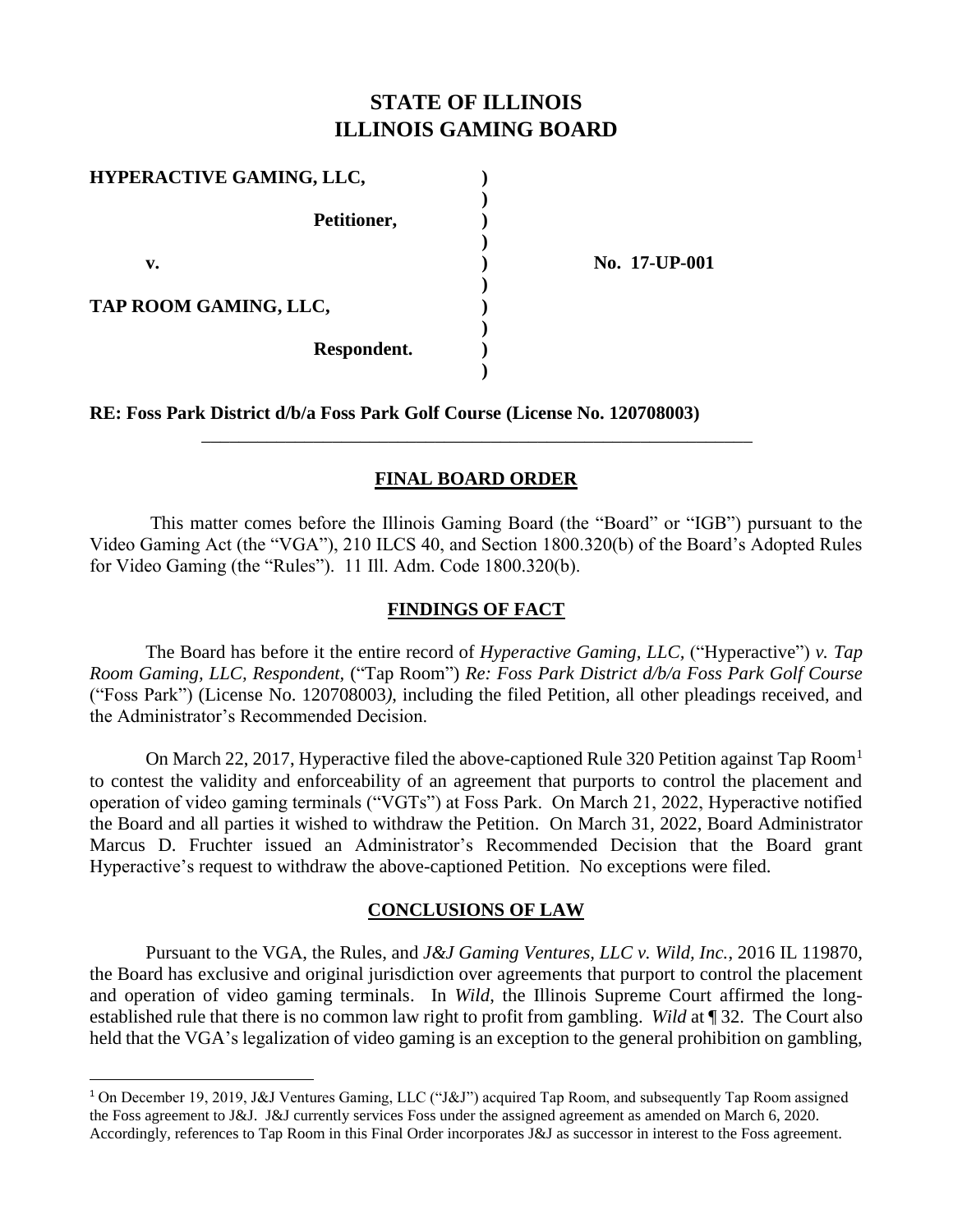that video gaming is allowed only as authorized by the VGA or the Rules, and that by "legalizing the use of video gaming terminals for commercial gambling purposes, the legislature enacted a comprehensive statutory scheme, creating rights and duties that have no counterpart in common law or equity." *Id*.

Hyperactive's request to withdraw its Petition is sufficient to conclude this matter. In *Doxsie v. Ill. Gaming Bd*., 2021 IL App (1st) 191875, the Appellate Court affirmed the Board's authority to interpret and administer the Rules. *Doxsie* at ¶ 17. While the Rules do not specifically contemplate a Petitioner's ability to withdraw its Petition, in keeping with our authority to interpret and administer the Rules, the Board finds that it may grant a Petitioner's request to withdraw its Rule 320 Petition. Moreover, in this instance the Board finds it is not a proper use of the limited time and resources of all involved to continue this matter.

Therefore, after careful review and consideration of the entire record, the Board hereby:

- (1) Adopts the Administrator's Recommended Decision to the extent it recommends concluding the Petition;
- (2) Grants Hyperactive's March 21, 2022 request to withdraw its above-captioned Petition regarding Foss Park District;
- (3) Makes no findings of fact or conclusions of law on the merits of Hyperactive's Petition; and
- (4) Closes this Petition.

This is a Final Order subject to judicial review under the Administrative Review Law pursuant to 230 ILCS 10/17.1. The Rules of the Illinois Gaming Board do not permit motions or requests for reconsideration of this Order.

# **VOTED THIS THE TWENTY-EIGHTH DAY OF APRIL 2022**



Charles Schmadeke, Chairman Dionne R. Hayden



Anthony Garcia Marc E. Bell



 $\overline{\phantom{a}}$  , and the contract of the contract of the contract of  $\overline{\phantom{a}}$  , and  $\overline{\phantom{a}}$  , and  $\overline{\phantom{a}}$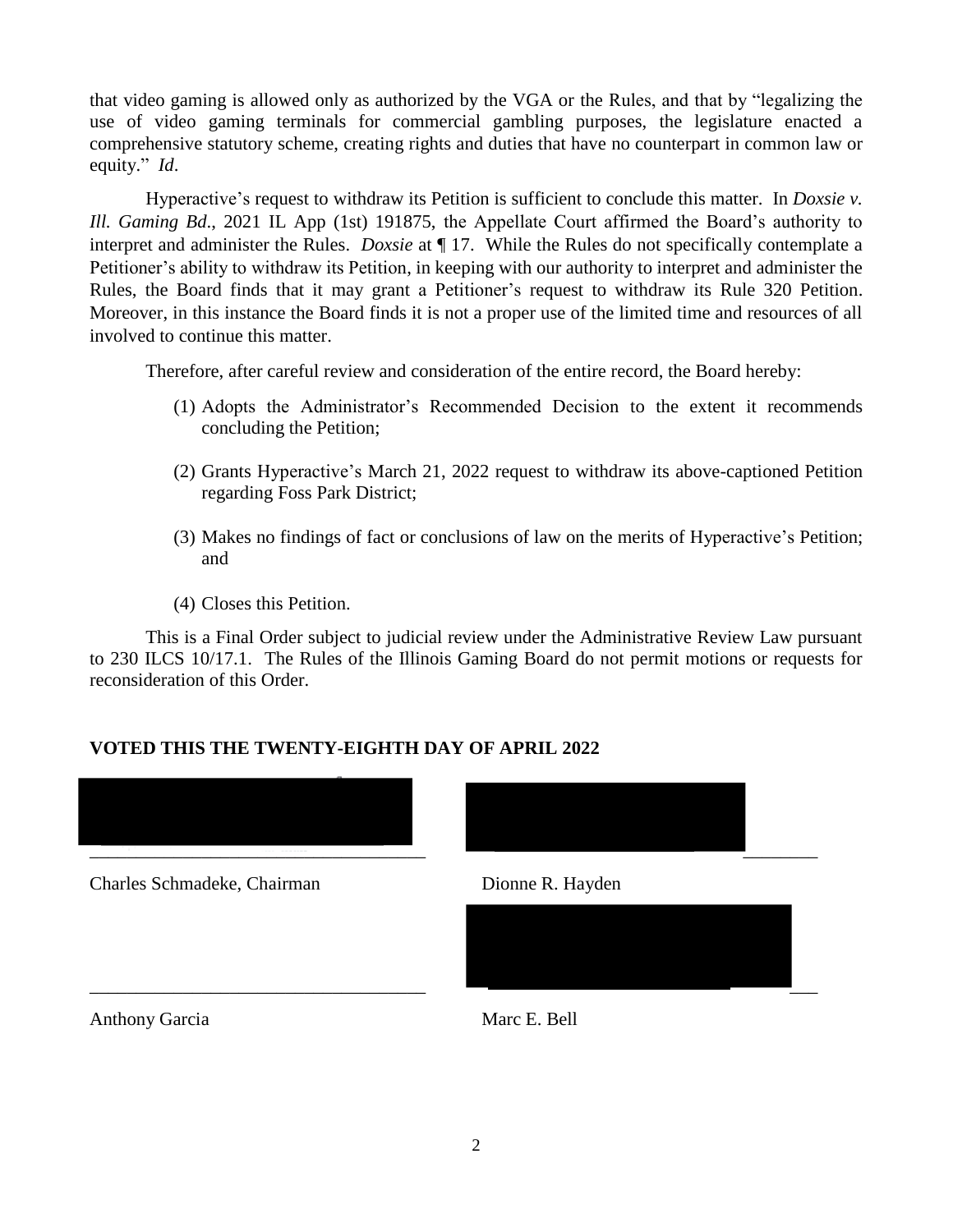# **STATE OF ILLINOIS ILLINOIS GAMING BOARD**

**v. ) No. 17-UP-001** 

| <b>HYPERACTIVE GAMING, LLC,</b> |             |     |
|---------------------------------|-------------|-----|
|                                 |             |     |
|                                 | Petitioner, |     |
| v.                              |             | No. |
|                                 |             |     |
| TAP ROOM GAMING, LLC,           |             |     |
| et al.,                         |             |     |
|                                 | Respondent. |     |
|                                 |             |     |

**RE: Foss Park District d/b/a Foss Park Golf Course (License No. 120708003)** 

#### **ADMINISTRATOR'S RECOMMENDED DECISION**

This dispute comes before the Illinois Gaming Board (the "Board" or "IGB") under Section 1800.320(b) of the Board's Adopted Rules (the "Rules"). 11 Ill. Adm. Code 1800.320(b). This Recommendation issues under Rule 320(b)(6). 11 Ill. Adm. Code 1800.320(b)(6).

On March 22, 2017, Hyperactive Gaming, LLC ("Hyperactive") brought the above-captioned Rule 320 Petition against Tap Room Gaming, LLC ("Tap Room") to contest the validity and enforceability of an agreement that purports to control the placement and operation of video gaming terminals ("VGTs") at Foss Park District d/b/a Foss Park Golf Course ("Foss").<sup>1</sup> On March 21, 2022, Hyperactive notified the Board and all parties it wished to withdraw the Petition.

As such, the Board should permit Hyperactive to withdraw its Petition, thereby closing this matter and allowing the existing UA between Tap Room and Foss to continue in operation according to its terms.

For the foregoing reasons, I recommend that the Board enter an Order:

<sup>&</sup>lt;sup>1</sup> On December 19, 2019, J&J Ventures Gaming, LLC ("J&J") acquired Tap Room, and subsequently Tap Room assigned the Foss agreement to J&J. J&J currently services Foss under the assigned agreement as amended on March 6, 2020. Accordingly, references to Tap Room in this Recommendation shall also refer to J&J as successor in interest to the Foss agreement.